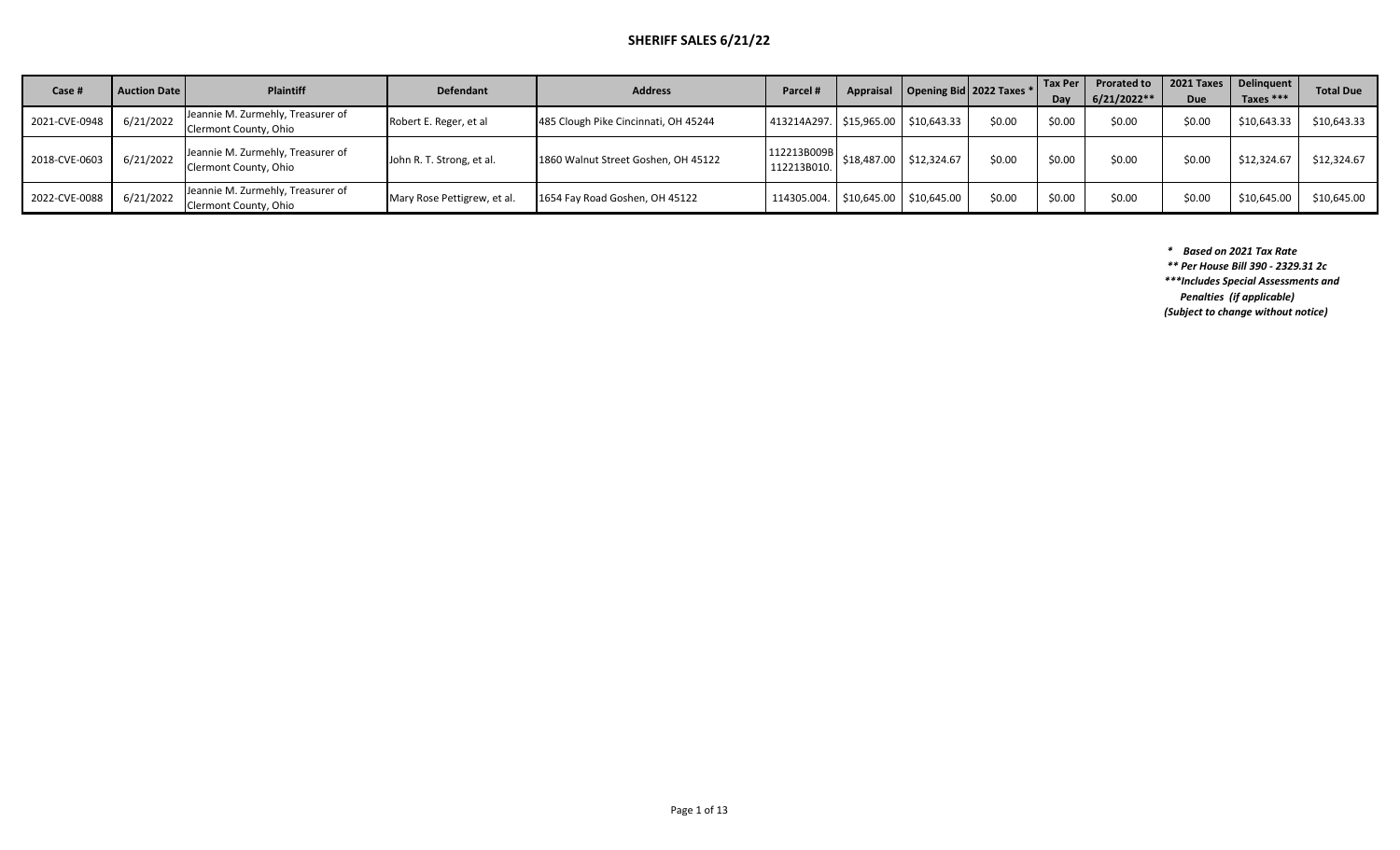## **SHERIFF SALES 5/24/2022**

| Case i        | <b>Auction Date I</b> | <b>Plaintiff</b>                                                                                            | <b>Defendant</b>                      | <b>Address</b>                                    | <b>Parcel #</b>                           | Appraisal   Opening Bid   2022 Taxes * |            | Tax Per L<br>Day | Prorated to   2021 Taxes   Delinquent<br>$5/24/2022**$ | Due        | Taxes $***$ | <b>Total Due</b> |
|---------------|-----------------------|-------------------------------------------------------------------------------------------------------------|---------------------------------------|---------------------------------------------------|-------------------------------------------|----------------------------------------|------------|------------------|--------------------------------------------------------|------------|-------------|------------------|
| 2021-CVE-0728 |                       | Ajax Mortgage Loan Trust 2021-B, by U.S. I.<br>5/24/2022 Bank National Association, as Indenture<br>Trustee | Adam B. West. AKA Adam<br>West, et al | 2701 Bethel New Richmond Road Bethel, OH<br>45106 | 323012F062.   \$185,000.00   \$123,333.33 |                                        | \$1.880.28 | \$5.15           | \$741.81                                               | \$1,880.28 | \$94.01     | \$2,716.10       |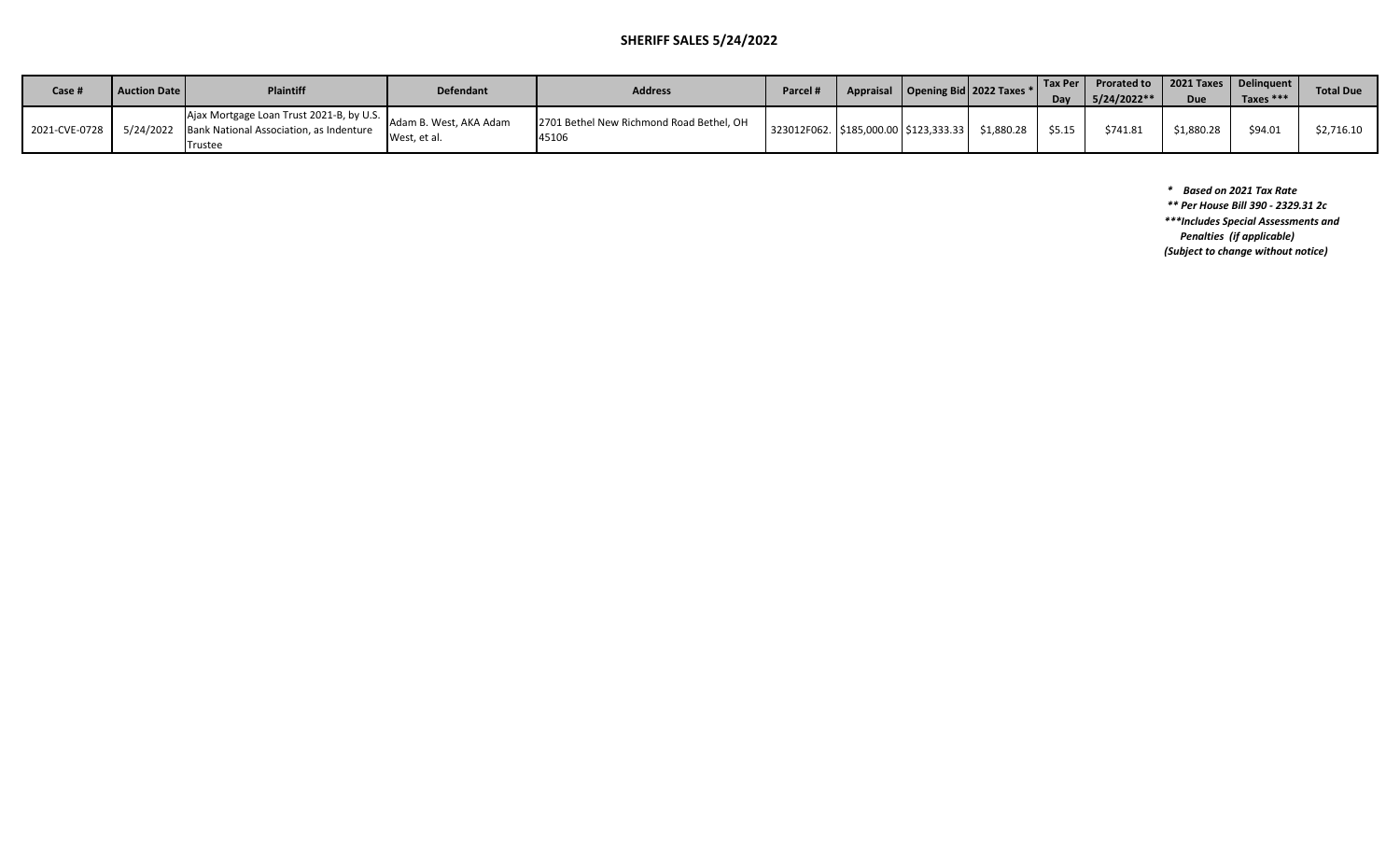#### **SHERIFF SALES 5/17/2022**

| Case #        | <b>Auction Date  </b> | <b>Plaintiff</b>                             | <b>Defendant</b>                                                                                                                                                     | <b>Address</b>                                   | Parcel #                                  | Appraisal | Opening Bid 2022 Taxes *                  |            | Tax Per<br>Day | <b>Prorated to</b><br>5/17/2022** | 2021 Taxes<br>Due | Delinquent V<br>Taxes $***$ | <b>Total Due</b> |
|---------------|-----------------------|----------------------------------------------|----------------------------------------------------------------------------------------------------------------------------------------------------------------------|--------------------------------------------------|-------------------------------------------|-----------|-------------------------------------------|------------|----------------|-----------------------------------|-------------------|-----------------------------|------------------|
| 2021-CVE-0736 |                       | 5/17/2022 Park National Bank                 | John S. Brown, et al.                                                                                                                                                | 4070 Independence Dr #2B Cincinnati, OH<br>45255 | 416107.002B S70,000.00 \$46,666.67        |           |                                           | \$651.44   | \$1.78         | \$244.51                          | \$325.72          | \$0.00                      | \$570.23         |
| 2019-CVE-1417 | 5/17/2022             | <b>PMIT REI 2021-A LLC</b>                   | Bobby J. Phipps, AKA Bobby<br>Phibbs, AKA Bobby Joe Phibbs,<br>let al.                                                                                               | 5802 Monassas Run Milford, OH 45150              | 182402D326.   \$190,000.00   \$126,666.67 |           |                                           | \$2,400.34 | \$6.58         | \$900.95                          | \$1,200.17        | \$0.00                      | \$2,101.12       |
| 2021-CVE-0432 |                       | 5/17/2022 Village Capital & Investments, LLC | The Unknown Heirs at Law,<br>Devisees, Legatees,<br>Administrators, and Executors of<br>the Estate of Donald Garrison<br>aka Donald L. Garrison,<br>deceased, et al. | 2757 Old State Route 32 Batavia, OH 45103        |                                           |           | 012024.065.   \$200,000.00   \$133,333.33 | \$3,497.84 | \$9.58         | \$1,312.89                        | \$1,748.92        | \$0.00                      | \$3,061.81       |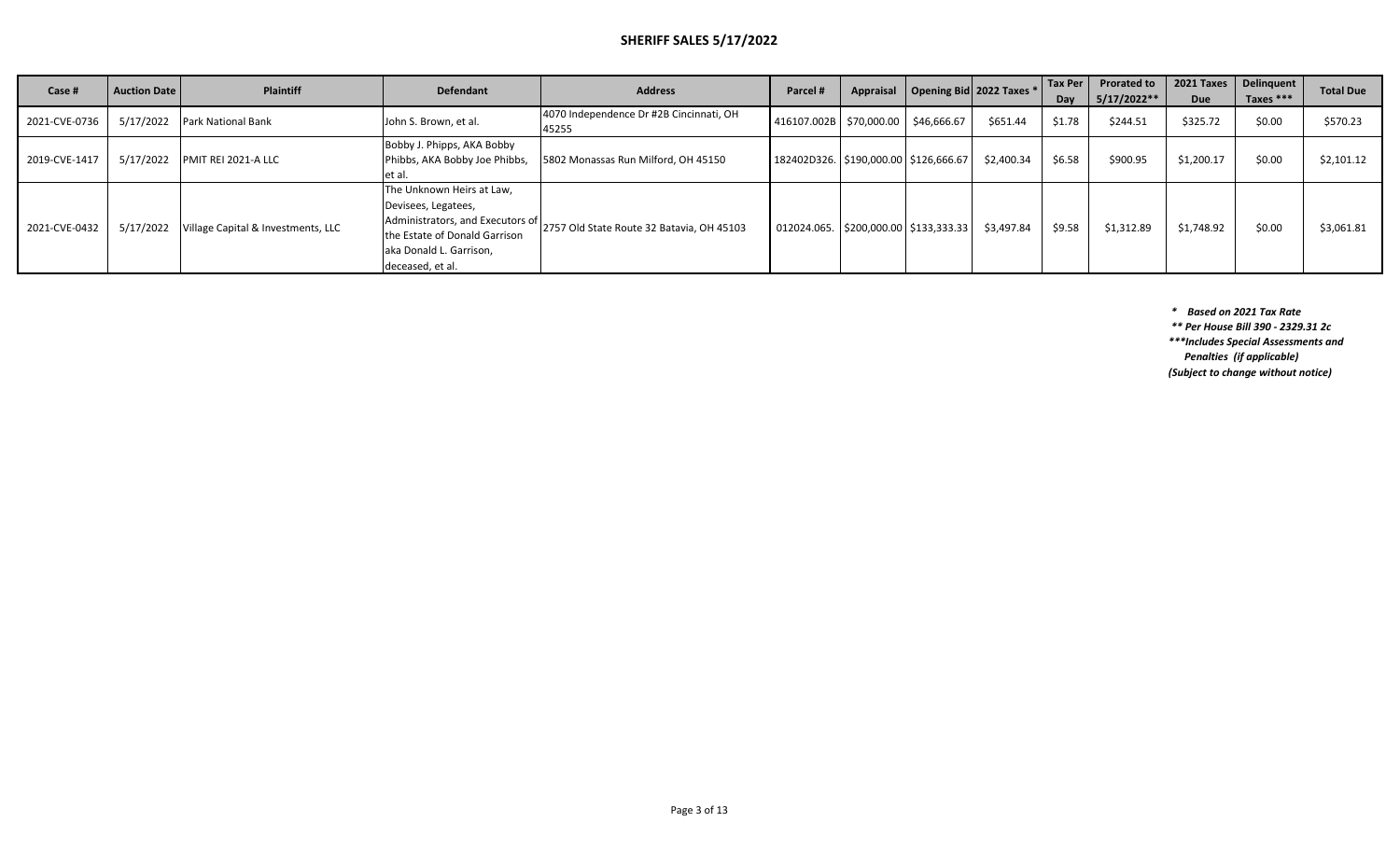## **SHERIFF SALES 5/3/2022**

| Case #        | <b>Auction Date</b> | <b>Plaintiff</b>                 | <b>Defendant</b>         | <b>Address</b>                                                   | Parcel h                                 |  | Appraisal   Opening Bid   2022 Taxes * | Dav    | Tax Per   Prorated to<br>$5/3/2022**$ | 2021 Taxes   Delinguent | Taxes *** | <b>Total Due</b> |
|---------------|---------------------|----------------------------------|--------------------------|------------------------------------------------------------------|------------------------------------------|--|----------------------------------------|--------|---------------------------------------|-------------------------|-----------|------------------|
| 2018-CVE-0910 | 5/3/2022            | PHH MORTGAGE CORPORATION         |                          | JOYCE A. MONTGOMERY, ET AL. 33 POWHATTON DRIVE MILFORD, OH 45150 | 214030B092.   \$110,000.00   \$73,333.34 |  | \$2.356.14                             | \$6.46 | \$793.99                              | \$1.178.07              | \$0.00    | \$1,972.06       |
| 2021-CVE-1054 | 5/3/2022            | AmeriFirst Financial Corporation | Anthony T. Downs, et al. | 6080 Marsh Circle Loveland, OH 45140                             | 112208F311.   \$110,000.00   \$73,333.34 |  | \$2,484.78                             | \$6.81 | \$837.34                              | \$1,242.39              | \$0.00    | \$2,079.73       |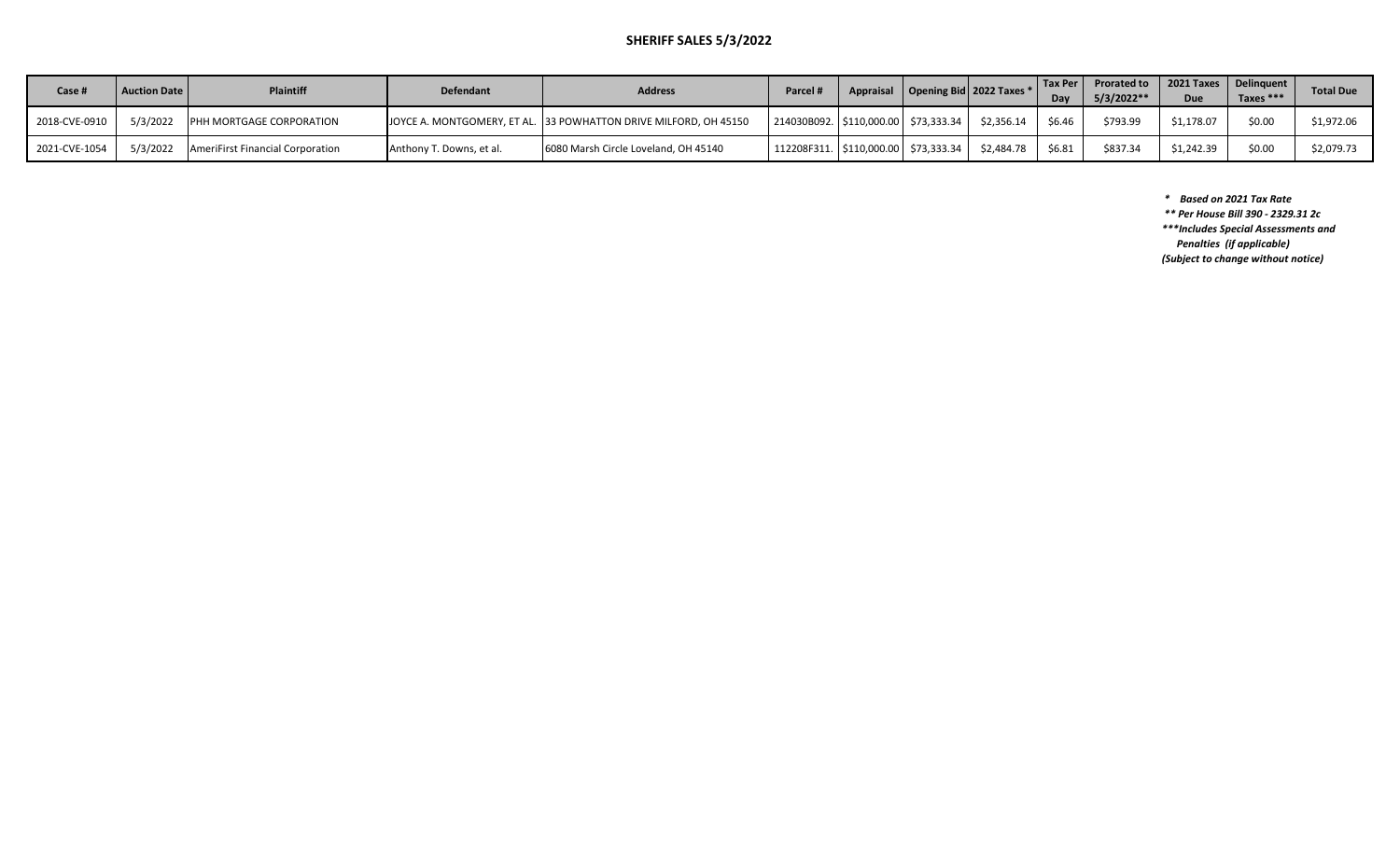#### **SHERIFF SALES 4/26/22**

| Case #        | <b>Auction Date I</b> | <b>Plaintiff</b>                                           | <b>Defendant</b>         | <b>Address</b>                         | <b>Parcel</b>                           |            | Appraisal   Opening Bid   2022 Taxes * | Tax Per<br>Dav | <b>Prorated to</b><br>$4/26/2022**$ | 2021 Taxes<br><b>Due</b> | Delinquent<br>Taxes $***$ | <b>Total Due</b> |
|---------------|-----------------------|------------------------------------------------------------|--------------------------|----------------------------------------|-----------------------------------------|------------|----------------------------------------|----------------|-------------------------------------|--------------------------|---------------------------|------------------|
| 2021-CVE-0581 | 4/26/2022             | Willobrook Community Services<br>Association               | Daisy P. Andrews, et al. | 4610 Brookview Drive Batavia, OH 45103 | 413104C332. S165,000.00 S132,819.39     |            | \$2,717.86                             | \$7.45         | \$863.76                            | \$1,358.93               | \$0.00                    | \$2,222.69       |
| 2021-CVE-0981 | 4/26/2022             | Jeannie M. Zurmehly, Treasurer of<br>Clermont County, Ohio | Minnie Brock, et al.     | 22 Brooklyn Avenue Milford, OH 45150   | 182513E073.   \$19,140.00   \$19,140.00 |            | \$0.00                                 | \$0.00         | \$0.00                              | \$0.00                   | \$19,140.00               | \$19,140.00      |
| 2021-CVE-1097 | 4/26/2022             | Jeannie M. Zurmehly, Treasurer of<br>Clermont County, Ohio | Jeanie L. Beard, et al.  | 242 Main Street Batavia, OH 45103      | 060203.103D   \$11,390.00               | \$7,593.33 | \$0.00                                 | \$0.00         | \$0.00                              | \$0.00                   | \$11,390.00               | \$11,390.00      |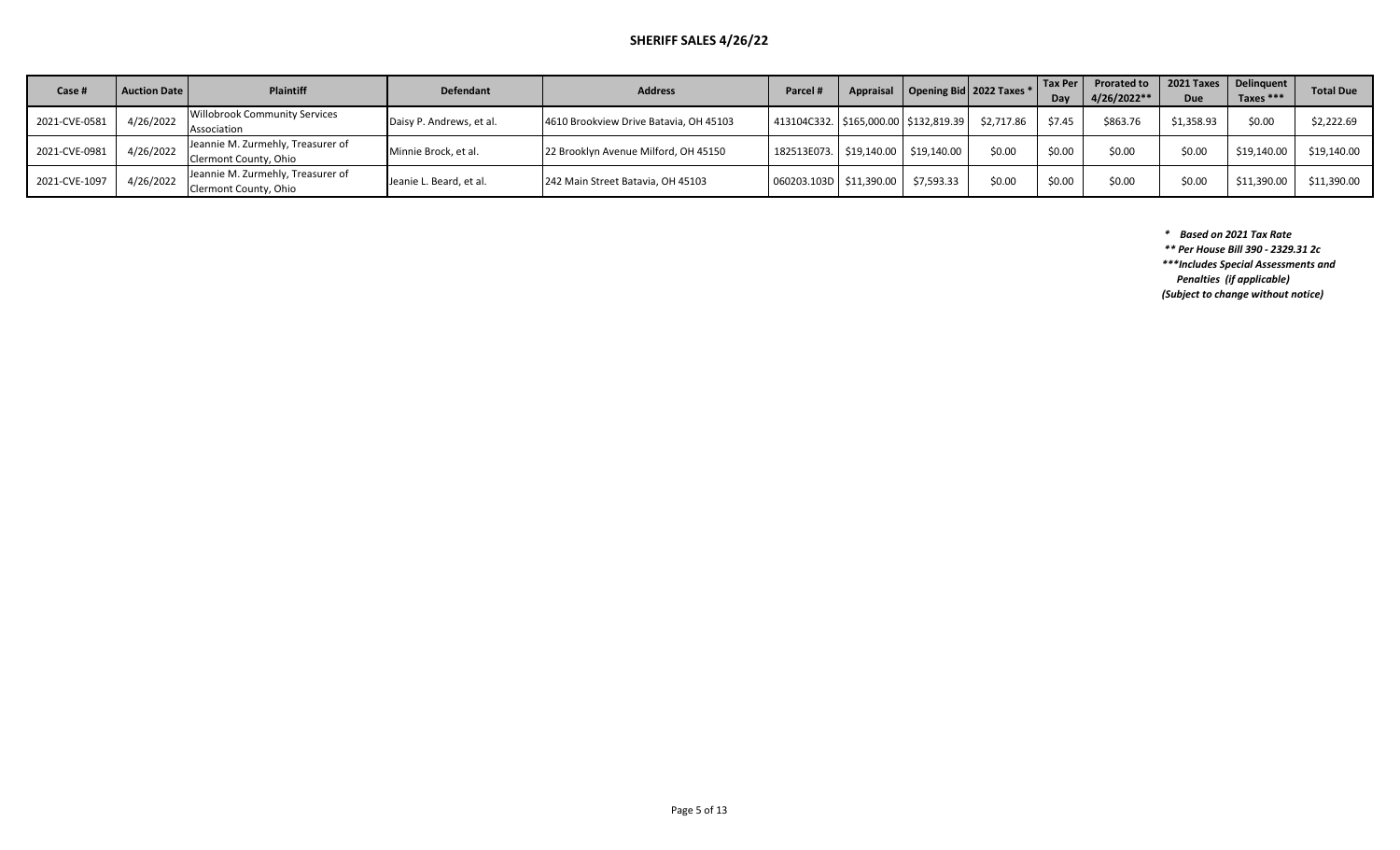#### **SHERIFF SALES 4/19/2022**

| Case #        | <b>Auction Date</b> | <b>Plaintiff</b>                       | Defendant                                                                      | <b>Address</b>                           | Parcel #                                |                                          |                                           | Appraisal   Opening Bid   2022 Taxes * | Tax Per<br>Dav | <b>Prorated to</b><br>4/19/2022** | <b>Due</b> | 2021 Taxes   Delinguent  <br>Taxes $***$ | <b>Total Due</b> |
|---------------|---------------------|----------------------------------------|--------------------------------------------------------------------------------|------------------------------------------|-----------------------------------------|------------------------------------------|-------------------------------------------|----------------------------------------|----------------|-----------------------------------|------------|------------------------------------------|------------------|
| 2021-CVE-1066 |                     | 4/19/2022 myCUmortgage, LLC            | Christopher A. McGuire, et al.                                                 | 3199 State Route 756 Felicity, OH 45120  | 082108F020.                             | \$60,000.00                              | \$40,000.00                               | \$855.76                               | \$2.34         | \$255.56                          | \$427.88   | \$0.00                                   | \$683.44         |
| 2021-CVE-0970 | 4/19/2022           | PennyMac Loan Services, LLC            | Karen E. Osbourn, et al.                                                       | 664 Charwood Drive Cincinnati, OH 45244  | 414146B049.   \$95,000.00   \$63,333.33 |                                          |                                           | \$2,536.28                             | \$6.95         | \$757.41                          | \$1,268.14 | \$0.00                                   | \$2,025.55       |
| 2021-CVE-0815 | 4/19/2022           | Lakeview Loan Servicing, LLC.          | Justin Rack's Unknown Heirs,<br> Devisees, Legatees and Assigns, $\Big $ 45157 | 211 Lights Pointe Court New Richmond, OH |                                         |                                          | 260917A035.   \$200,000.00   \$133,333.33 | \$2.776.46                             | \$7.61         | \$829.13                          | \$1,398.23 | \$0.00                                   | \$2,227.36       |
| 2021-CVE-0951 | 4/19/2022           | Fifth Third Bank, National Association | Samuel McCormick, et al.                                                       | 6 Apple Lane Milford, OH 45150           |                                         | 215716.006.   \$100,000.00   \$66,666.67 |                                           | \$2,063.00                             | \$5.65         | \$616.07                          | \$1,031.50 | \$0.00                                   | \$1,647.57       |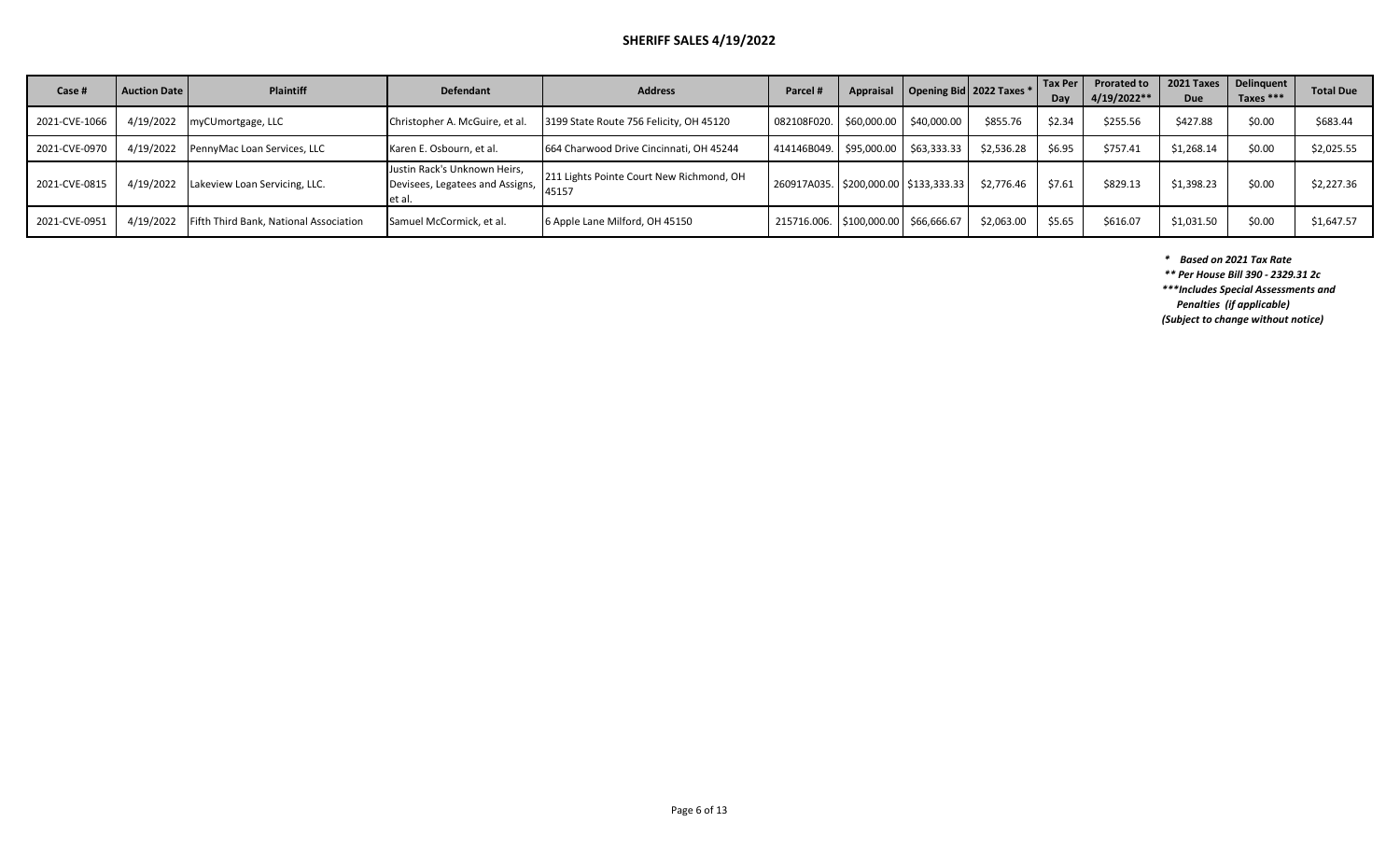#### **SHERIFF SALES 4/5/2022**

| Case #        | <b>Auction Date  </b> | <b>Plaintiff</b>                                                         | <b>Defendant</b>               | <b>Address</b>                             | <b>Parcel</b>                             | Appraisal | Opening Bid 2022 Taxes * |            | <b>Tax Per</b><br>Dav | <b>Prorated to</b><br>$4/5/2022**$ | 2021 Taxes<br>Due | <b>Delinquent</b><br>Taxes *** | <b>Total Due</b> |
|---------------|-----------------------|--------------------------------------------------------------------------|--------------------------------|--------------------------------------------|-------------------------------------------|-----------|--------------------------|------------|-----------------------|------------------------------------|-------------------|--------------------------------|------------------|
| 2021-CVE-0581 | 4/5/2022              | Willobrook Community Services<br>Association                             | Daisy P. Andrews, et al.       | 4610 Brookview Drive Batavia, OH 45103     | 413104C332.   \$165,000.00   \$41,199.03  |           |                          | \$2,717.86 | \$7.45                | \$707.39                           | \$1,358.93        | \$0.00                         | \$2,066.32       |
| 2018-CVE-0918 | 4/5/2022              | Home Savings Bank, FSB                                                   | John O. Rogers, et al          | 3016 State Route 132 Amelia, OH 45102      | 252705A030.   \$110,000.00   \$73,333.33  |           |                          | \$2,702.84 | \$7.41                | \$703.48                           | \$2,702.84        | \$135.14                       | \$3,541.46       |
| 2021-CVE-0052 | 4/5/2022              | Fairway XI - Village Three Condominium<br>Unit Owners' Association, Inc. | Nicole Marie Durden, et al.    | 194 Stillmeadow Drive Cincinnati, OH 45245 | 286002D027.   \$165,000.00   \$110,000.00 |           |                          | \$1,855.00 | \$5.08                | \$482.81                           | \$927.50          | \$0.00                         | \$1,410.31       |
| 2020-CVE-0440 | 4/5/2022              | Willobrook Community Services<br>Association                             | Jeffrey W. Quesenberry, et al. | 4600 Northridge Drive Batavia, OH 45103    | 417001Q475.   \$120,000.00   \$80,000.00  |           |                          | \$1,597.40 | \$4.38                | \$415.76                           | \$793.57          | \$0.00                         | \$1,209.33       |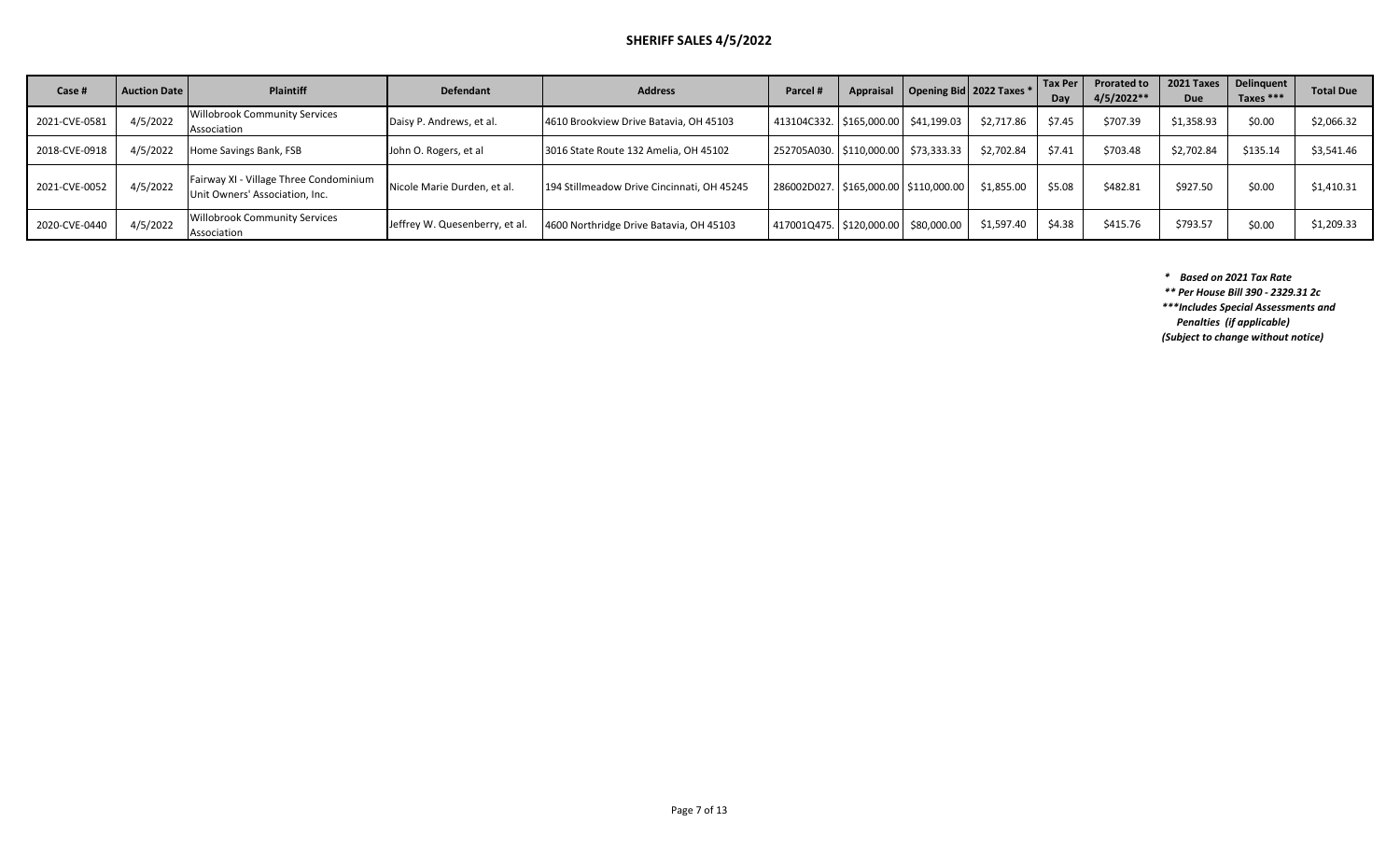| Case #        | <b>Auction Date</b> | <b>Plaintiff</b>                                                                                                  | <b>Defendant</b>                                                                                                                                                                   | <b>Address</b>                                                    | Parcel #    | Appraisal                 | Opening Bid 2022 Taxes    |            | <b>Tax Per</b><br>Day | <b>Prorated to</b><br>3/22/2022** | 2021 Taxes<br>Due | <b>Delinquent</b><br>Taxes $***$ | <b>Total Due</b> |
|---------------|---------------------|-------------------------------------------------------------------------------------------------------------------|------------------------------------------------------------------------------------------------------------------------------------------------------------------------------------|-------------------------------------------------------------------|-------------|---------------------------|---------------------------|------------|-----------------------|-----------------------------------|-------------------|----------------------------------|------------------|
| 2017-CVE-1430 | 3/22/2022           | Village Capital & Investment, LLC                                                                                 | Lee A. Lipsky, et al.                                                                                                                                                              | 6165 Taylor Pike Blanchester, OH 45107                            | 493407A068. | \$220,000.00              | \$146,666.67              | \$3,029.08 | \$8.30                | \$672.21                          | \$1,514.54        | \$0.00                           | \$2,186.75       |
| 2021-CVE-0596 | 3/22/2022           | Bank of New York Mellon Trust Company,<br>N.A. as Trustee for Mortgage Assets<br><b>Management Series I Trust</b> | The Unknown Heirs as<br>Law, Devisees, Legatees,<br>Administrators, and<br>Executors of the Estate of<br>Gilbertine T. Sutton aka<br>Gilbertine Thelma Sutton,<br>deceased, et al. | 4672 Bluejacket Road Cincinnati, OH 45244                         | 414139.037. |                           | \$180,000.00 \$120,000.00 | \$3,214.72 | \$8.81                | \$713.40                          | \$1,607.36        | \$0.00                           | \$2,320.76       |
| 2014-CVE-0150 | 3/22/2022           | Ocwen Loan Servicing, LLC                                                                                         | Ralph T. Janzen and Mary<br>Janzen, et al.                                                                                                                                         | 5713 Mellie Lane Milford, OH 45150                                | 184012B102B | \$210,000.00 \$140,000.00 |                           | \$3,311.26 | \$9.07                | \$734.83                          | \$1,655.63        | \$0.00                           | \$2,390.46       |
| 2014-CVE-0150 | 3/22/2022           | Ocwen Loan Servicing, LLC                                                                                         | Ralph T. Janzen and Mary<br>Janzen, et al.                                                                                                                                         | 5713 Mellie Lane Milford, OH 45150                                | 184012B103A | \$210,000.00 \$140,000.00 |                           | \$82.52    | \$0.23                | \$18.31                           | \$41.26           | \$0.00                           | \$59.57          |
| 2014-CVE-0150 | 3/22/2022           | Ocwen Loan Servicing, LLC                                                                                         | Ralph T. Janzen and Mary<br>Janzen, et al.                                                                                                                                         | 5713 Mellie Lane Milford, OH 45150                                | 184012B103B | \$210,000.00 \$140,000.00 |                           | \$319.60   | \$0.88                | \$70.92                           | \$159.80          | \$0.00                           | \$230.72         |
| 2020-CVE-0958 | 3/22/2022           | Cook's Grant Condominium Unit Owners<br>Association, Inc.                                                         |                                                                                                                                                                                    | Margaret A. Vanover, et al. 5649 Baines Holding Milford, OH 45150 | 186202Q163. | \$120,000.00              | \$80,000.00               | \$2,046.30 | \$5.61                | \$454.11                          | \$1,023.15        | \$0.00                           | \$1,477.26       |
| 2020-CVE-0958 | 3/22/2022           | Cook's Grant Condominium Unit Owners<br>Association, Inc.                                                         |                                                                                                                                                                                    | Margaret A. Vanover, et al. 5649 Baines Holding Milford, OH 45150 | 186202Q067G | \$120,000.00              | \$80,000.00               | \$70.10    | \$0.19                | \$15.56                           | \$35.05           | \$0.00                           | \$50.61          |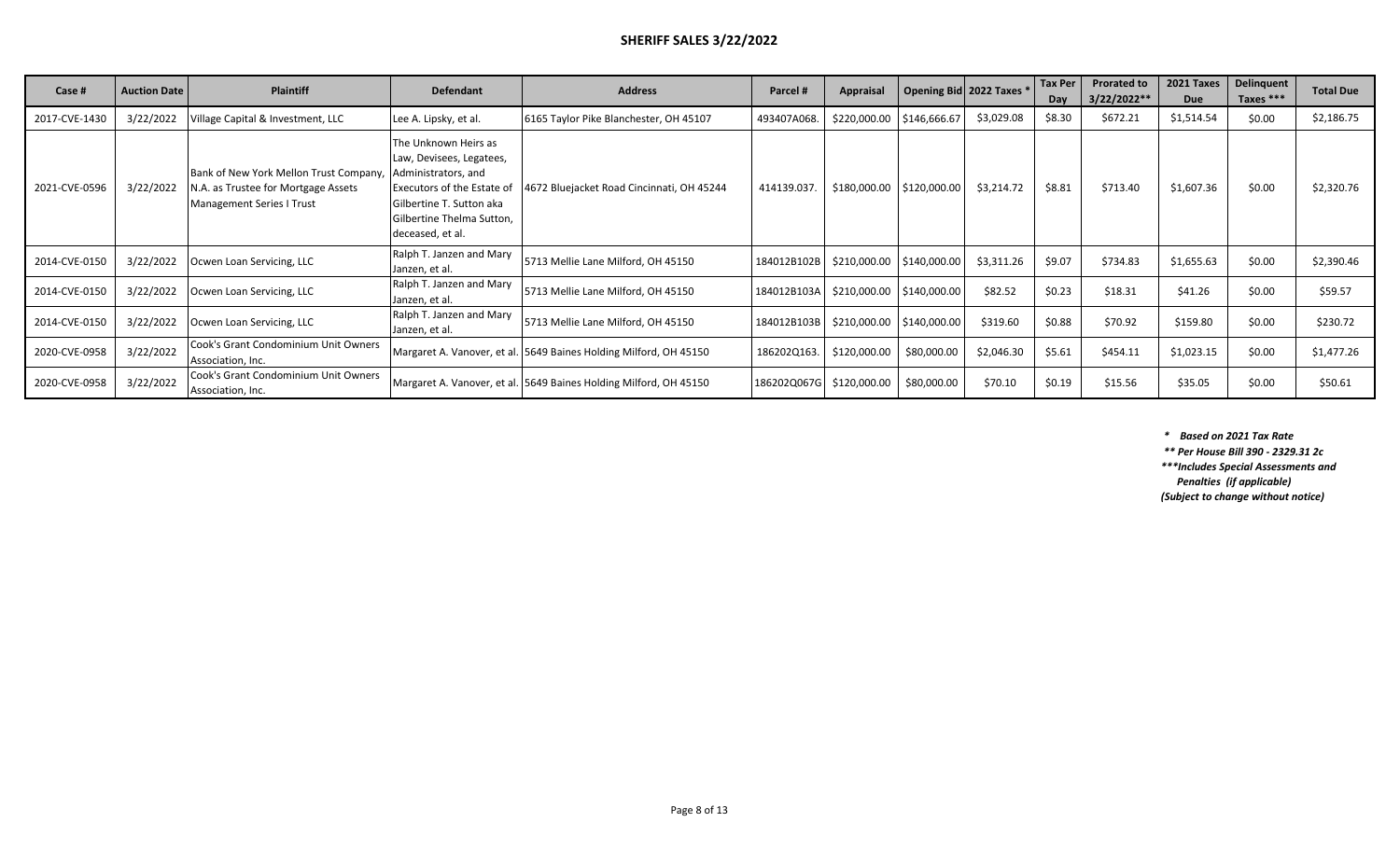## **SHERIFF SALES 3/8/2022**

| Case i        | <b>Auction Date</b> | <b>Plaintiff</b>                                           | <b>Defendant</b>           | <b>Address</b>                           | <b>Parcel</b> i        | <b>Appraisal</b> |             | Opening Bid 2022 Taxes * | Tax Per<br>Dav | <b>Prorated to</b><br>$3/8/2022**$ | Due    | 2021 Taxes   Delinguent  <br>Taxes *** | <b>Total Due</b> |
|---------------|---------------------|------------------------------------------------------------|----------------------------|------------------------------------------|------------------------|------------------|-------------|--------------------------|----------------|------------------------------------|--------|----------------------------------------|------------------|
| 2021-CVE-0831 | 3/8/2022            | Jeannie M. Zurmehly, Treasurer of<br>Clermont County, Ohio | Christina E. Ormes, et al. | 4425 Stockholm Lane Cincinnati, OH 45244 | 414145E237.            | \$13.678.00      | \$13.678.00 | \$0.00                   | \$0.00         | \$0.00                             | \$0.00 | \$13,678.00                            | \$13,678.00      |
| 2021-CVE-0485 | 3/8/2022            | Jeannie M. Zurmehly, Treasurer of<br>Clermont County, Ohio | Roland Stewart, et al.     | 3663 Weaver Road Williamsburg, OH 45176  | 142305I129.<br>1402380 | \$7,247.00       | \$7,247.00  | \$0.00                   | \$0.00         | \$0.00                             | \$0.00 | \$7,247.0                              | \$7,247.00       |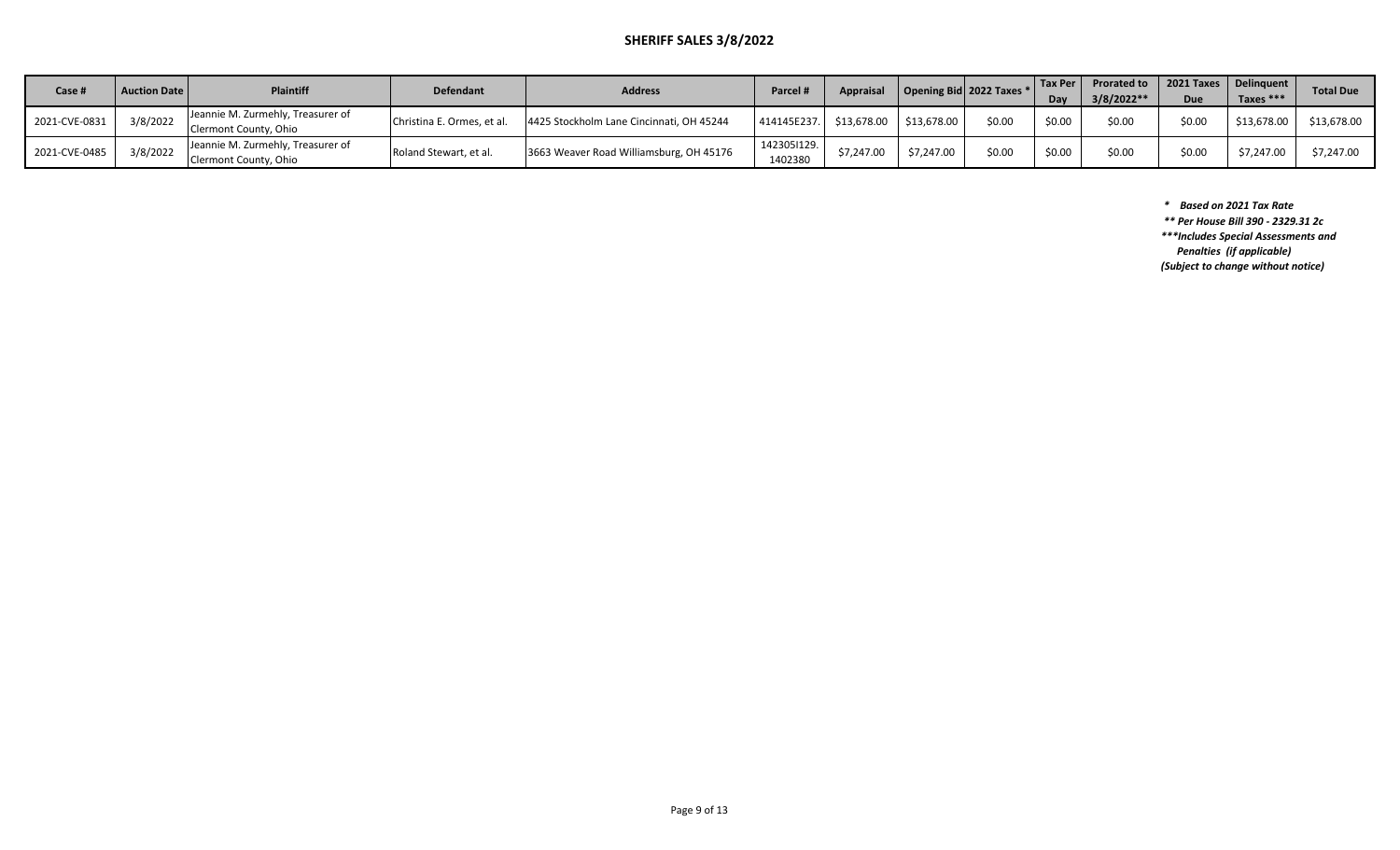## **SHERIFF SALES 3/1/2022**

| Case #        | <b>Auction Date</b> | Plaintiff                                                                                                                | <b>Defendant</b>                                                                                                      | <b>Address</b>                                                       | Parcel #    | Appraisal                  | Opening Bid 2022 Taxes * | Tax Per<br>Dav | <b>Prorated to</b><br>$3/1/2022**$ | 2021 Taxes<br><b>Due</b> | Delinquent<br>Taxes $***$ | <b>Total Due</b> |
|---------------|---------------------|--------------------------------------------------------------------------------------------------------------------------|-----------------------------------------------------------------------------------------------------------------------|----------------------------------------------------------------------|-------------|----------------------------|--------------------------|----------------|------------------------------------|--------------------------|---------------------------|------------------|
| 2020-CVE-1009 | 3/1/2022            | Bank of New York Mellon Trust Company,<br>N.A. as Trustee for Mortgage Assets<br>Management Series I Trust               | Beverly E. Todd aka Beverly<br>Todd, Individually and as<br>revocable living trust daved<br>February 10, 2003, et al. | Trustee of the Todd family   4280 Marette Drive Cincinnati, OH 45245 | 414218A060. | \$150,000.00 \$100,000.00  | \$3,731.66               | \$10.22        | \$613.42                           | \$1,865.83               | \$0.00                    | \$2,479.25       |
| 2018-CVE-0744 | 3/1/2022            | Ocwen Loan Servicing LLC                                                                                                 | Rhonda L. Krusling, et al.                                                                                            | 1031 Crisfield Drive Cincinanti, OH 45245                            | 416501C136  | \$135,000.00   \$11,072.47 | \$2,314.16               | \$6.34         | \$380.41                           | \$1,157.08               | \$0.00                    | \$1,537.49       |
| 2020-CVE-0084 | 3/1/2022            | HSBC Bank USA, N.A., as Indenture<br>Trustee for the retistered Noteholder of<br>Renaissance Home Equite Loan Trust 2007 | Jeremiah Spurlock, et al.                                                                                             | 5437 Bailey Drive Milford, OH 45150                                  | 184032.007  | \$150,000.00 \$100,000.00  | \$3,523.47               | \$9.65         | \$579.20                           | \$1,761.73               | \$0.00                    | \$2,340.93       |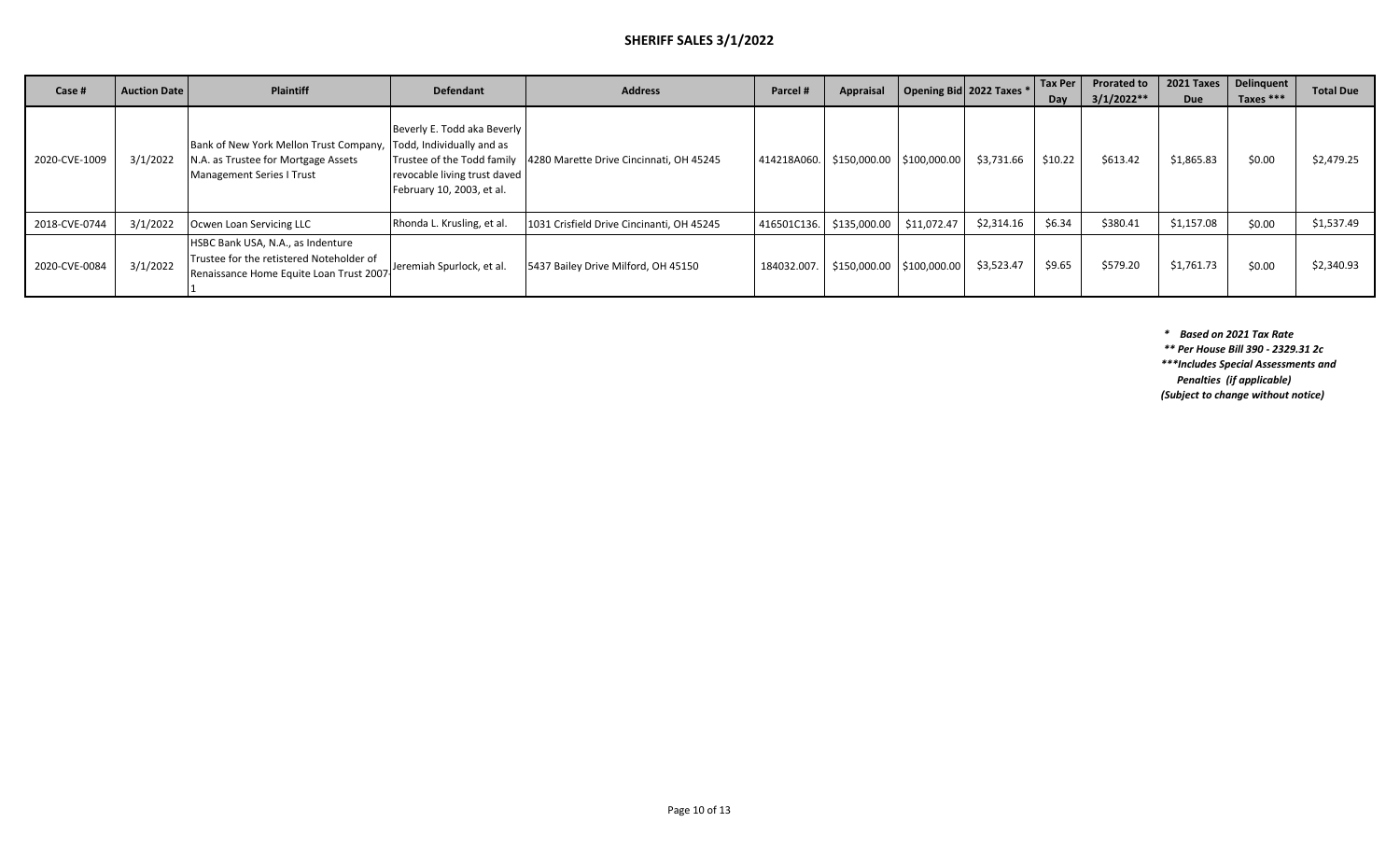# **SHERIFF SALES 2/15/2022**

| Case #         | <b>Auction Date</b> | <b>Plaintiff</b>                                                                               | <b>Defendant</b>                                                                                                                                                                                  | <b>Address</b>                                                           | Parcel#     | <b>Appraisal</b> |                           | Opening Bid 2022 Taxes * | Tax Per<br>Dav | <b>Prorated to</b><br>$2/15/2022**$ | 2021 Taxes<br><b>Due</b> | <b>Delinquent</b><br>Taxes *** | <b>Total Due</b> |
|----------------|---------------------|------------------------------------------------------------------------------------------------|---------------------------------------------------------------------------------------------------------------------------------------------------------------------------------------------------|--------------------------------------------------------------------------|-------------|------------------|---------------------------|--------------------------|----------------|-------------------------------------|--------------------------|--------------------------------|------------------|
| 2021-CVE-0728  | 2/15/2022           | Ajax Mortgage Loan Trust 2021-B, by U.S.<br>Bank National Association, as Indenture<br>Trustee | West, et al.                                                                                                                                                                                      | Adam B. West, AKA Adam 2701 Bethel New Richmond Road Bethel, OH<br>45106 | 323012F062. |                  | \$185,000.00 \$123,333.33 | \$1,880.28               | \$5.15         | \$236.97                            | \$1,880.28               | \$0.00                         | \$2,117.25       |
| 2021-CVE-0276  | 2/15/2022           | Kemba Credit Union, Inc.                                                                       | Devisees, Legatees of<br>executors,<br>Administrators, Spouses<br>and Assigns and the<br>Unknown Guardians of<br>Minor and/or<br>Incompetent Heirs of the<br>Estate of George A. Davis,<br>et al. | 576 Terrace View Drive Cincinnati, OH 45255                              | 414248.008. | \$80,000.00      | \$53,333.33               | \$2,776.78               | \$7.61         | \$349.95                            | \$2,776.78               | \$0.00                         | \$3,126.73       |
| 2021-CVE-0539A | 2/15/2022           | Dawn. L Mason                                                                                  | Thomas J. Mason, et al.                                                                                                                                                                           | 3223 Martin Road Pleasant Plain, OH 45162                                | 473403K058  | \$140,000.00     | \$93,333.33               | \$1,495.86               | \$4.10         | \$188.52                            | \$1,495.86               | \$7,086.48                     | \$8,770.86       |
| 2021-CVE-0539B | 2/15/2022           | Dawn L. Mason                                                                                  | Thomas J. Mason, et al.                                                                                                                                                                           | 6299 Roudebush Road Goshen, OH 45122                                     | 493408F032. |                  | \$200,000.00 \$133,333.33 | \$3,098.06               | \$8.49         | \$390.44                            | \$3,098.06               | \$8,277.08                     | \$11,765.58      |
| 2020-CVE-0899  | 2/15/2022           | Community Loan Servicing LLC fka<br>Bayview Loan Servicing, LLC                                | James D. Theile, AKA<br>James Theile, et al.                                                                                                                                                      | 877 Wright Street Newtonsville, OH 45158                                 | 501102.007P | \$60,000.00      | \$40,000.00               | \$2,281.64               | \$6.25         | \$287.55                            | \$2,281.64               | \$0.00                         | \$2,569.19       |
| 2019-CVE-1053  | 2/15/2022           | LAKEVIEW LOAN SERVICING, LLC                                                                   | FRITZ HUNDLEY, ET AL.                                                                                                                                                                             | 6102 SOUTHERN HILLS DRIVE GOSHEN, OH<br>45122                            | 112202C293  | \$300,000.00     | \$200,000.00              | \$5,318.30               | \$14.57        | \$670.25                            | \$2,659.15               | \$0.00                         | \$3,329.40       |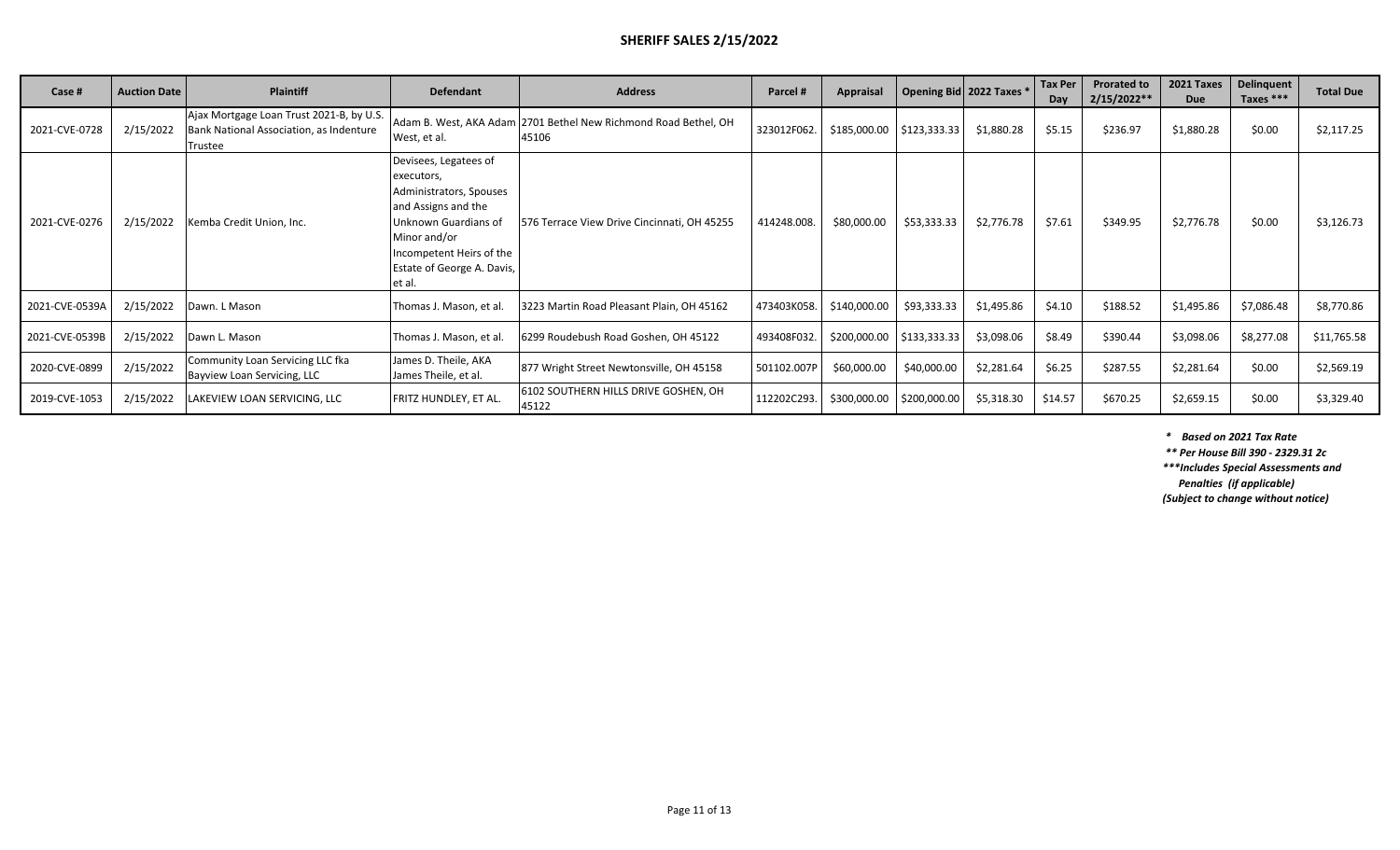## **SHERIFF SALES 2/8/2022**

| Case #        | <b>Auction Date  </b> | <b>Plaintiff</b>                                           | <b>Defendant</b>                    | <b>Address</b>                                                                                                            | Parcel #                   | <b>Appraisal</b> |             | Opening Bid 2022 Taxes * | <b>Tax Per</b><br>Day | <b>Prorated to</b><br>$2/8/2022**$ | Due    | 2021 Taxes   Delinquent  <br>Taxes $***$ | <b>Total Due</b> |
|---------------|-----------------------|------------------------------------------------------------|-------------------------------------|---------------------------------------------------------------------------------------------------------------------------|----------------------------|------------------|-------------|--------------------------|-----------------------|------------------------------------|--------|------------------------------------------|------------------|
| 2020-CVE-0993 | 2/8/2022              | Jeannie M. Zurmehly, Treasurer of<br>Clermont County, Ohio | Goldbach Investment,<br>LTD, et al. | 4389 Mt. Carmel Tobasco Road Cincinnati, OH<br>45244                                                                      | 413214A092.                | \$31,206.00      | \$31,206.00 | \$0.00                   | sn nr                 | \$0.00                             | \$0.00 | \$31,206.00                              | \$31,206.00      |
| 2021-CVE-0525 | 2/8/2022              | Jeannie M. Zurmehly, Treasurer of<br>Clermont County, Ohio | Martha B. Greenwald, et             | Lots 32 and 33 on Oriole Drive, located adjacent<br>to and behind the property at 103 Laurel Street<br>Loveland. OH 45140 | 200608.032B<br>200608.033B | \$4,432.00       | \$4,432.00  | \$0.00                   | sn nr                 | \$0.00                             | \$0.00 | \$4,432.00                               | \$4,432.00       |

 *\* Based on 2021 Tax Rate*

 *\*\* Per House Bill 390 - 2329.31 2c*

*\*\*\*Includes Special Assessments and Penalties (if applicable)*

*(Subject to change without notice)*